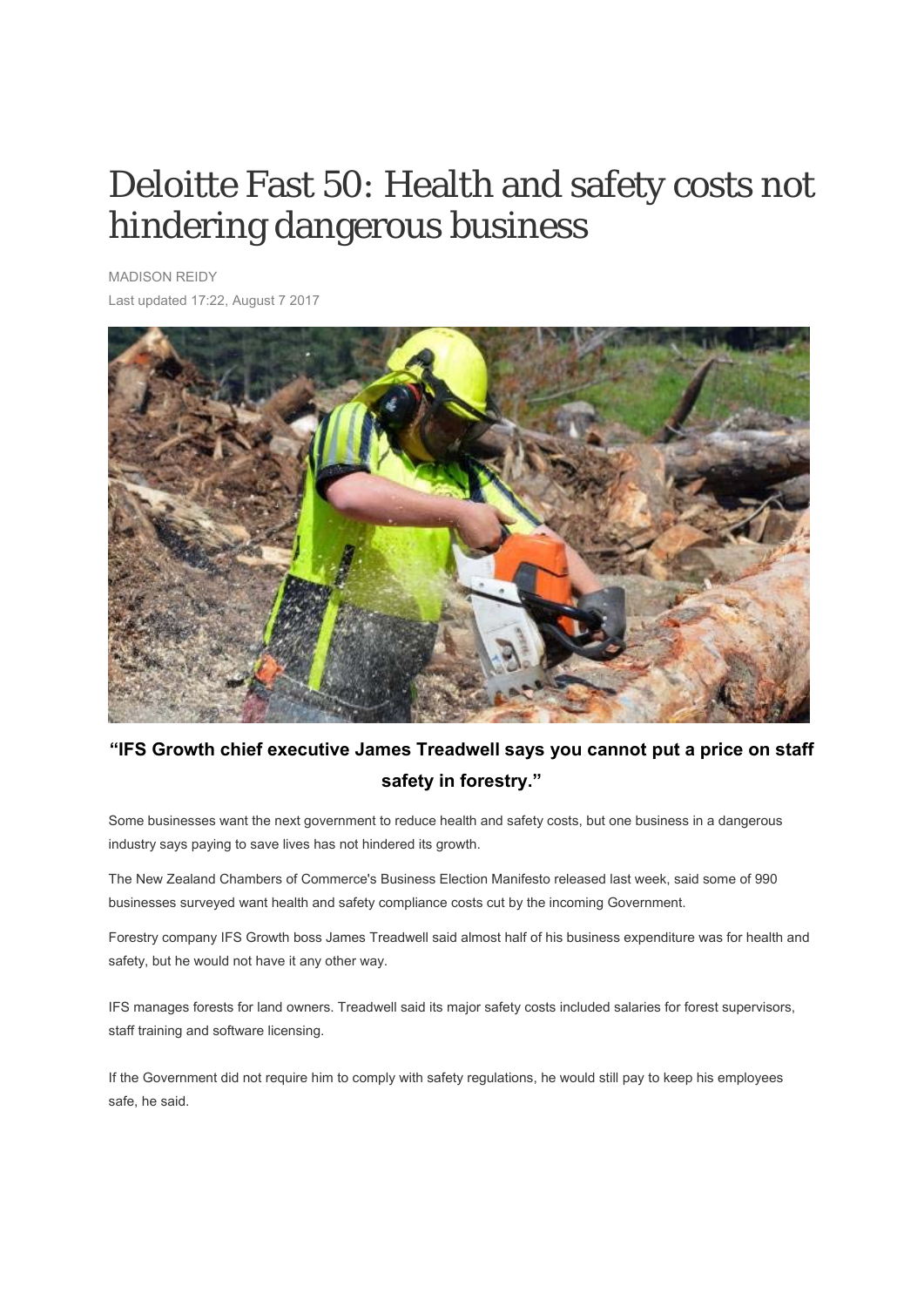Doing so has not held his business back. It was listed on the Deloitte Fast 50 last year with 721 per cent annual revenue growth.



Three people have died at forestry sites this year.

SCOTT HAMMOND/STUFF

He said health and safety was ingrained in the business and most of the money spent on it was self imposed not enforced by WorkSafe New Zealand.

"I struggle to see how any other business can actually say they have a lot of compliance costs. What they are actually saying is lives are not important."

A WorkSafe spokesman said he was surprised that so many businesses called for a cut to health and safety costs because the legislation left most choices up to the individual business.

The Health and Safety at Work Act requires businesses to ensure safety where ever is 'reasonably practicable'. It says all staff must be involved in making that happen, including contractors and visitors.

The spokesman agreed that health and safety should not be looked upon as a cost.

"Compliance is the wrong way of looking at it. It is looking after workers.

"We typically say that good health and safety is good for business."

Treadwell said if his business did not follow all reasonable health and safety steps, it would not be in business given the high death rate of its industry. Three forestry workers have died at work this year.

## **"We are doing everything we can so I can sleep at night."**

He said that businesses in industries at lower risk of fatalities and injuries could be spending too much time ticking boxes.